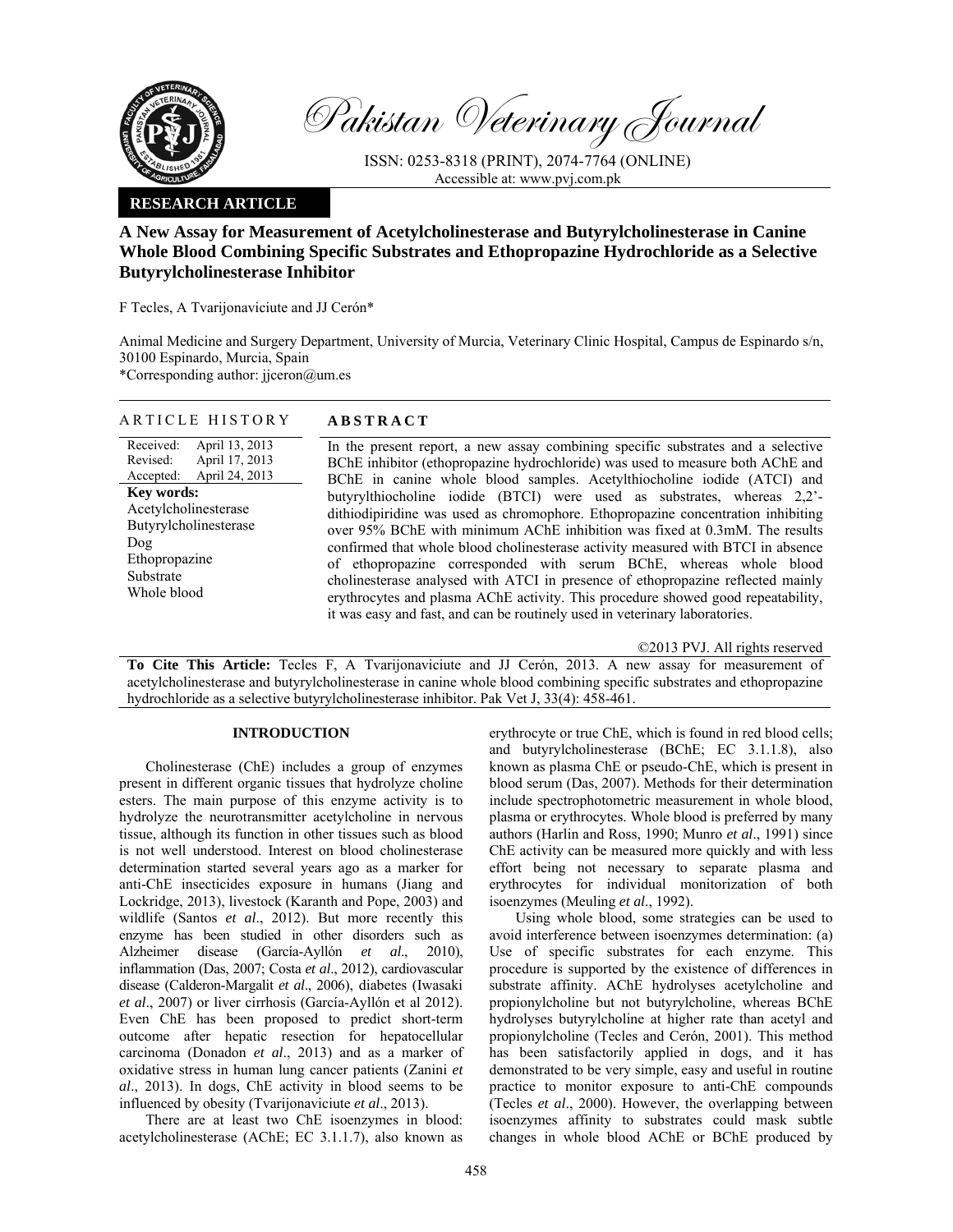other pathologies. (b) Use of specific inhibitors for one of the isoenzymes (i.e. ethopropazine hydrochloride, tetraisopropylpyrophosphoramide or phenothiazine derivatives are selective BChE inhibitors) (Reiner *et al*., 2004).

Both approaches have been applied for AChE and BChE measurement in whole blood by independent assays. The purpose of this paper was to develop an assay for AChE and BChE determination in canine whole blood by combining the use of specific substrates and the specific BChE inhibitor ethopropazine hydrochloride (Etho) that can be adapted to an automated analyzer.

## **MATERIALS AND METHODS**

**Reagents and apparatus:** Acetylthiocholine iodide (ATCI), butyrylthiocholine iodide (BTCI), 2,2' dithiodipyridine (2-PDS) and Etho were obtained from Sigma Chemical Co (St Louis, USA). Analyses were performed in a multiparametrical autoanalyzer (Olympus AU600, Olympus Diagnostica).

**Sample preparation:** Blood samples were obtained from five adult Beagle dogs owned to the University of Murcia. All dogs were apparently healthy after physical examination and free of organophosphate or carbamate compound exposure in the previous five months. Blood samples were collected by cephalic venipuncture and placed in tubes containing ethilenediaminetetraacetic acid (EDTA) as anticoagulant (BD Vacutainer). All haematocrit ranged between 37-45% (mean 40.20± 3.42%). The procedure involving animals were approved by the Murcia University Ethics Committee.

Following the guidelines of Cerón *et al*. (1999) whole blood dilutions from each sample were prepared at 1:50 ratio with distilled water. Rest of blood was then centrifuged at 1225g for 10 minutes to separate plasma and erythrocytes. Red blood cells were washed with saline three times and then diluted at 1:100 ratio using distilled water. Plasma was diluted in distilled water at 1:50 before analysis.

**Method for ChE analysis:** To determine the best Etho concentration, three whole blood, erythrocyte and plasma dilutions from three different dogs were used for this analysis. Each whole blood, erythrocyte and plasma dilution was divided in 6 aliquots and incubated at room temperature with the following final concentrations of Etho: 0, 0.05, 0.1, 0.2, 0.3 and 0.5mM. After 30 minutes of incubation, samples were analysed for ChE activity.

ChE in whole blood, erythrocyte and plasma dilutions was analysed by the automated method previously described (Cerón *et al*., 1996) and adapted for an Olympus AU600 autoanalyzer. The temperature of analyses was 37ºC. Final substrate concentration was 1x10- <sup>3</sup> M. 2-PDS was used as chromophore. In all samples, the activity of a blank containing buffer-chromophore and substrate, and another blank consisting of sample and buffer-chromophore were calculated and subtracted from final activity. Cholinesterase activity was expressed as µmol of substrate hydrolysed/mL sample/ min.

Blood obtained from 5 healthy dogs was processed as above to obtain whole blood, erythrocytes and plasma dilutions. Then ChE was analyzed as follows: (1) two aliquots of each sample were prepared; (2) one aliquot was incubated during 30 minutes with Etho at a selected concentration (aliquot A), whereas the second aliquot was incubated with similar volume of distilled water (aliquot B); (3) ChE was measured in: a) whole blood aliquots A and B using ATCI and BTCI as substrates, respectively, b) in erythrocytes of the aliquots A and B using only ATCI, and c) in plasma aliquots A and B using only BTCI as substrate.

Suitability of the assay in whole blood was assessed by comparing results with those obtained separately in erythrocytes analysed with ATCI (corresponding with erythrocytes AChE) and in plasma analysed with ATCI (equivalent to plasma AChE) and with BTCI (equivalent to plasma BChE). Results obtained in erythrocytes and plasma was corrected by PCV in order to be compared with whole blood.

To assess repeatability of the assay, three whole blood samples from different animals were diluted in distilled water (1:50 dilution ratio). Whole blood dilutions from each dog were divided in six aliquots and AChE and BChE activities were analysed in each aliquot as described previously. All analyses were performed in the same batch to avoid any other interference.

**Statistical analysis:** Arithmetic means and standard deviations were calculated using routine descriptive statistical procedures. To assess differences between Etho concentrations a Kolmogorov–Smirnov test was used to assess normality of data, giving a nonparametric distribution. Normality was assumed by logarithmic transformation and 2-way ANOVA of repeated measures with Bonferroni post-test was performed. For the precision study, nested ANOVA was used to estimate the interindividual, intraindividual, and analytical components of variance  $(S^2_{\text{inter}}, S^2_{\text{intra}}, \text{ and } S^2_{\text{anal}}, \text{ respectively})$ . CV was calculated as  $\sqrt{S^2}$ <sub>anal</sub>/arithmetic mean \* 100. A *p* value < 0.05 was considered statistically significant. Graph Pad (Graph Pad Software Inc., La Jolla, CA) was used as statistical software for calculations.

#### **RESULTS**

Figure 1 shows the magnitude of inhibition observed in ChE activities in whole blood, erythrocytes and plasma after incubation with different Etho concentrations.

Results obtained in whole blood samples varied according with the substrate: when BTCI was used as substrate a significant inhibition of 80% was observed at the lowest Etho concentration (P<0.001), achieving over 95% with Etho concentration equal or higher than 0.3mM. ChE activity in erythrocytes measured with ATCI was not significantly affected by Etho. Plasma ChE measured with BTCI showed a significant inhibition even at lowest Etho concentration (P<0.01), achieving over 95% inhibition with Etho concentration equal or higher than 0.3mM  $(P<0.001)$ .

Based on these results, Etho concentration that achieved maximum plasma BChE inhibition with minimal influence on erythrocyte AChE was fixed at 0.3mM.

Table 1 compares results obtained in whole blood with those obtained separately in erythrocytes and plasma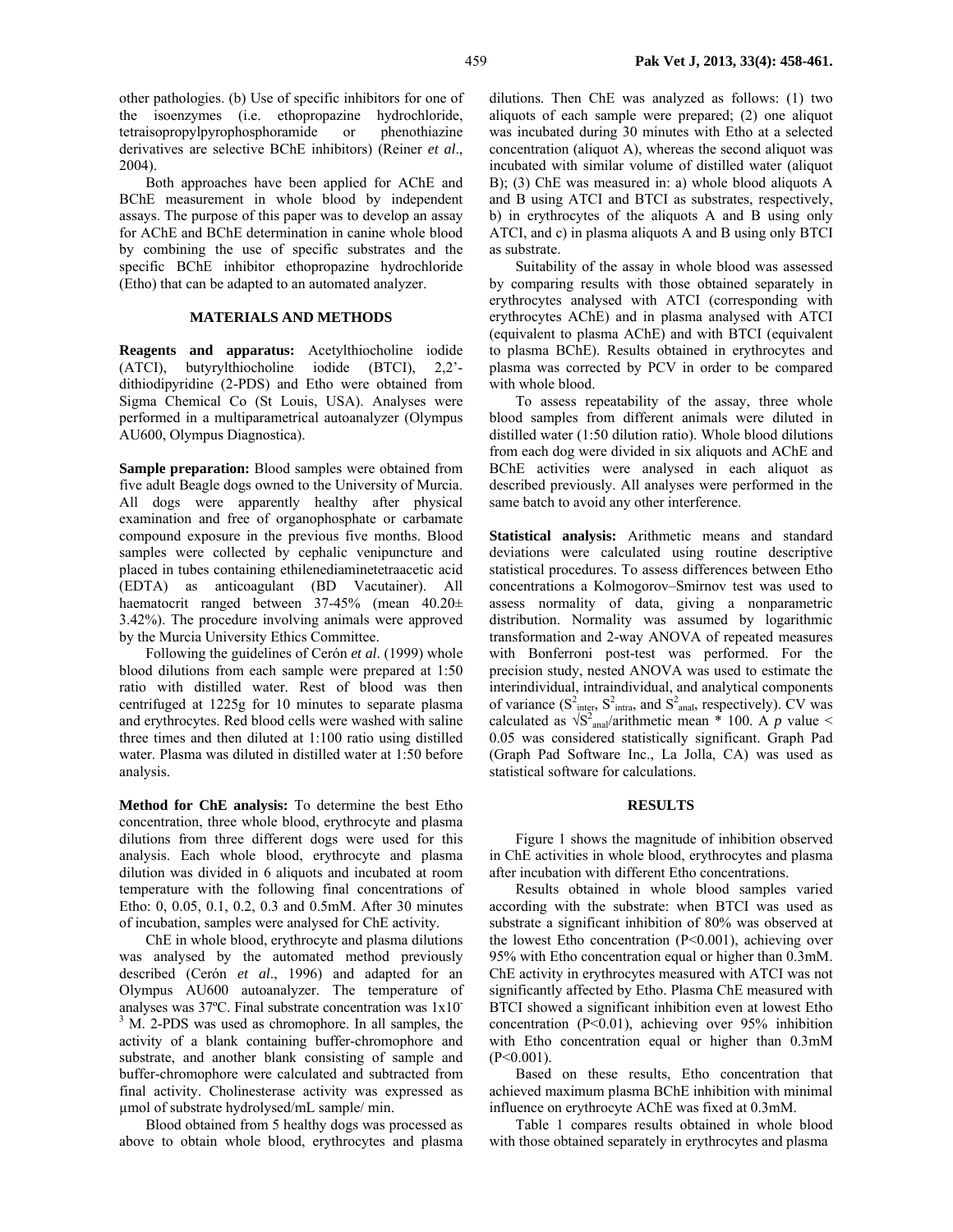

**Fig. 1:** Percent of acetylcholinesterase (AChE) and butyrylcholinesterase (BChE) activities obtained in whole blood (WB), erythrocytes (RBC) and plasma incubated with increasing erythrocytes (RBC) and plasma incubated with increasing Ethopropazine concentrations. Statistical analysis for WB AChE: a=P<0.001; statistical analysis for WB BChE: b=P<0.001; statistical analysis for Plasma BChE: c=P<0.01 and d=P<0.001.

**Table 1:** Acetylcholinesterase (AChE) and butyrylcholinesterase (BChE) activities measured in whole blood and compared with erythrocytes AChE and plasma AChE and BChE (corrected by PCV). Results are given in µmol of substrate hydrolyzed/mL/min.

| Measured ChE activity                   | N | Substrate   | <b>TEthol</b>      | Activity (Range)  |
|-----------------------------------------|---|-------------|--------------------|-------------------|
| Whole blood AChE                        |   | ATCI        | 0.3 <sub>m</sub> M | $1.06(0.87-1.31)$ |
| Whole blood BChE                        |   | <b>BTCI</b> | 0uM                | $1.81(0.48-2.54)$ |
| $RBC$ $AChE$ <sub>(PCV corrected)</sub> | 5 | ATCI        | 0.3 <sub>m</sub> M | $0.68(0.44-1.34)$ |
| Plasma AChE (PCV corrected)             | 5 | ATCI        | 0.3 <sub>m</sub> M | $0.22(0.14-0.32)$ |
| Plasma BChE (PCV corrected)             | 5 | <b>BTCI</b> | 0uM                | $1.84(0.90-2.80)$ |

**Table 2:** Mean, S<sup>2</sup><sub>anal</sub> and CV (%) of acetylcholinesterase (AChE) and butyrylcholinesterase (BChE) measurements in three whole blood samples. ChE activity is expressed in umol substrate hydrolyzed/mL/min.

|             |          | ChE activity (SD) | Mean | $S^2_{\text{anal}}$           | C٧    |
|-------------|----------|-------------------|------|-------------------------------|-------|
| <b>AChE</b> | Sample 1 | 0.87(0.03)        |      |                               |       |
|             | Sample 2 | 0.99(0.03)        | 1.00 | $5.68 \times 10^{-4}$         | 2.38% |
|             | Sample 3 | 1.15(0.03)        |      |                               |       |
| <b>BChE</b> | Sample 1 | 0.52(0.02)        |      |                               |       |
|             | Sample 2 | 2.26(0.08)        | 1.79 | $172.51 \times 10^{-4}$ 7.34% |       |
|             | Sample 3 | 2.59(0.22)        |      |                               |       |

after PCV correction. In presence of Etho, AChE activity observed in whole blood was very close to the sum of AChE observed in erythocytes and plasma. In absence of Etho, BChE activity measured in whole blood was similar to that observed in plasma.

Table 2 shows the precision of AChE and BChE measurement in whole blood using the new assay which was assessed analysing three whole blood samples from different dogs. CVs were lower than 8%, indicating a good reproducibility of the assay.

#### **DISCUSSION**

Several reports regarding ChE activity determination can be found in literature. Traditionally this enzyme has been used to detect exposure to organophosphates and carbamates insecticides due to their action as ChE inhibitors (Dass *et al*., 1994). Since both serum BChE and erythrocyte AChE can be selectively inhibited by some insecticides, determination of both isoenzymes is indicated. But in recent years possible relationship between ChE and other pathologies has been reported. Serum BChE has been proposed as a marker of low-grade systemic inflammation (Das, 2007) and as a marker of cardiovascular risk factor being even capable to predict mortality (Calderon-Margalit *et al*., 2006; Ben Assayag *et al*., 2010). Serum BChE activity can be depressed by acute starvation in mice (Morris *et al*., 2011) and by chronic stress in rats (Tagliari *et al*., 2010). Blood ChE activities could be also affected with lipoprotein levels in obese humans and with degree of insulin resistance (Iwasaki *et al*., 2007). Serum BChE activity is increased in overweight dogs and correlate with other physical and biochemical markers of obesity (Tvarijonaviciute *et al*., 2010; Tvarijonaviciute *et al*., 2013). Moreover, the effects of these disorders in ChE isoenzymes could be different. For example, serum AChE but not BChE is increased in human Alzheimer's disease patients (García-Ayllón *et al*., 2010), and different response for erythrocyte AChE and serum BChE in obese dogs was observed, indicating that both isoenzymes could have different role in obese canine patients (Tvarijonaviciute *et al*., 2013).

The use of whole blood allows the measurement of both isoenzymes (AChE and BChE) without the necessity to separate plasma and erythrocytes. Reiner *et al*. (2004) used Etho as a selective BChE inhibitor and ATCI as substrate achieving satisfactory results. But in author's opinion the use of specific substrates would reflect the activity of each isoenzyme better than using only a unique substrate. No other reports combining Etho as a selective BChE inhibitor and specific substrates for simultaneous AChE and BChE measurement have been found in literature.

Etho is a selective BChE inhibitor (Tasso et al., 2011). It was chosen based on the results obtained by Naik *et al*. (2008), who studied the in vitro effect of different ChE inhibitors in purified human isoenzymes. These authors concluded that Etho at 20µM provided almost completely BChE inhibition with minimum effect on AChE (maximum inhibition was 10%). Other inhibitors traditionally used for this purpose such as tetraisopropylpyrophosphoramide produced higher influence in AChE. Our assays performed in erythrocytes and plasma dilutions demonstrated that Etho inhibits only BChE and AChE was not significantly affected. The best Etho concentration was fixed at 0.3mM, being much higher than reported by Naik *et al*. (2008). This fact could be related with the use of blood dilutions instead of whole blood or maybe with a higher resistance of canine ChE inhibition to Etho exposure. It is important to note that 45% inhibition was observed in whole blood when ATCI was used as substrate. Since BChE hydrolyzes also this substrate, this rate of inhibition after Etho exposure can be explained by the inhibition of BChE that cannot hydrolyze ATCI.

The new assay for AChE and BChE measurement in whole blood samples was established in three steps: (1) whole blood was diluted with distilled water at 1:50 ratio and dilution is separated in two aliquots; (2) one aliquot was incubated during 30 min with Etho at a final concentration of 0.3mM to inhibit serum BChE, then is analysed with ATCI as substrate (measuring only erythrocyte AChE activity); (3) the second aliquot was incubated with the same volume of diluent and analysed with BTCI as substrate (measuring only plasma BChE activity). Our results demonstrated that whole blood can be easily used for both isoenzyme determinations. AChE